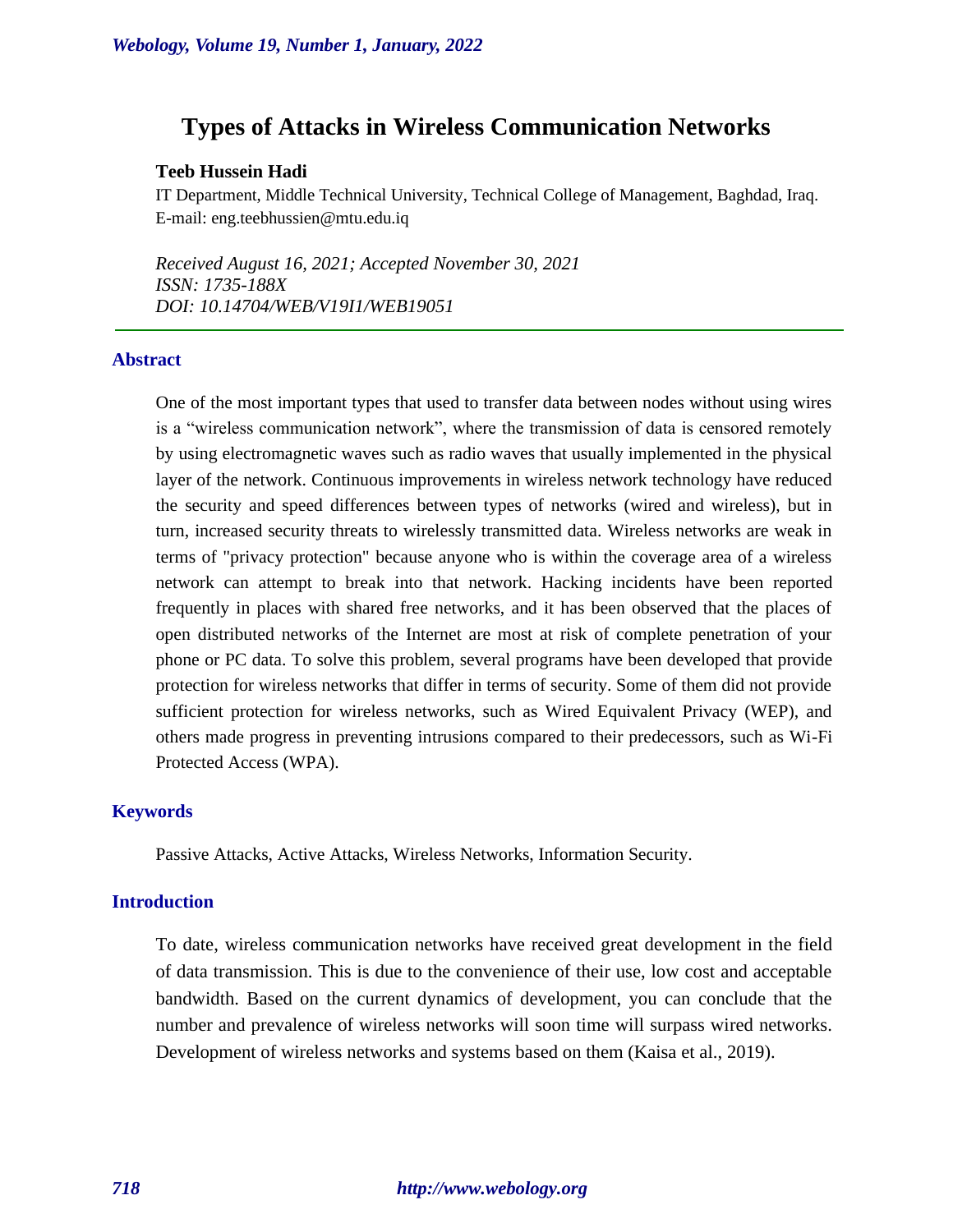Wireless computer networks are a technology that allows you to create computer networks that fully comply with the standards for conventional wired networks, without the need for cabling. Wireless Networks characterized by wireless links, mobility of nodes and dynamic network topologies (Mumtaz & Teeb, 2014). Wireless technology allows data to be transmitted over the air, rather than over wires. It is a technique that allows individuals, telecommunications networks and businesses to limit the use of cables between various locations (Liang et al., 2008).

Wireless networks provide data exchange between local computer networks when the use of traditional cable technologies is difficult or impractical (expensive). An example of effective use of wireless radio access technology is to provide communication between segments of local networks with a lack of funds, lack of permission to carry out cable works or the refusal of the telephone exchange to lease a dedicated channel (Zhang et al., 2019). Indoors cable laying may not be possible due to non-separable floor or if prohibited installation work. The use of the appropriate solution method depends on the characteristics of the connection (transmission speed, maximum throughput, cost of infrastructure and connected equipment, security, flexibility of installation and use, electricity consumption and autonomy, etc.) (Teeb, 2017).

Any wireless network is based on its protocol. As a rule, the protocol regulates the network topology, routing, addressing, the format of transmitted packetsو Arranging network nodes for quick access to the data transmission channel, a set of control commands for network nodes and information security system (Alimul et al., 2014).

These dynamics directly affect information security requirements in wireless networks. In this paper, the wireless communication definition, their types, equipment, security attacks in wireless networks are considered.

#### **Wireless Networks Concepts**

As well as networks based on the use of wires or optical fibers, wireless networks transmit information between computer devices. This information can be in any form like e-mail, video, or voice messages, etc. In most cases, wireless networks transmit data, such as emails and files, but as wireless network performance improves, they are capable of transmitting video signals as well as providing telephone communications (Pathan et al., 2006).

Wireless networks can be implemented by remote control with information transmission systems using electromagnetic radio waves or infrared (IR) range as the carrier of this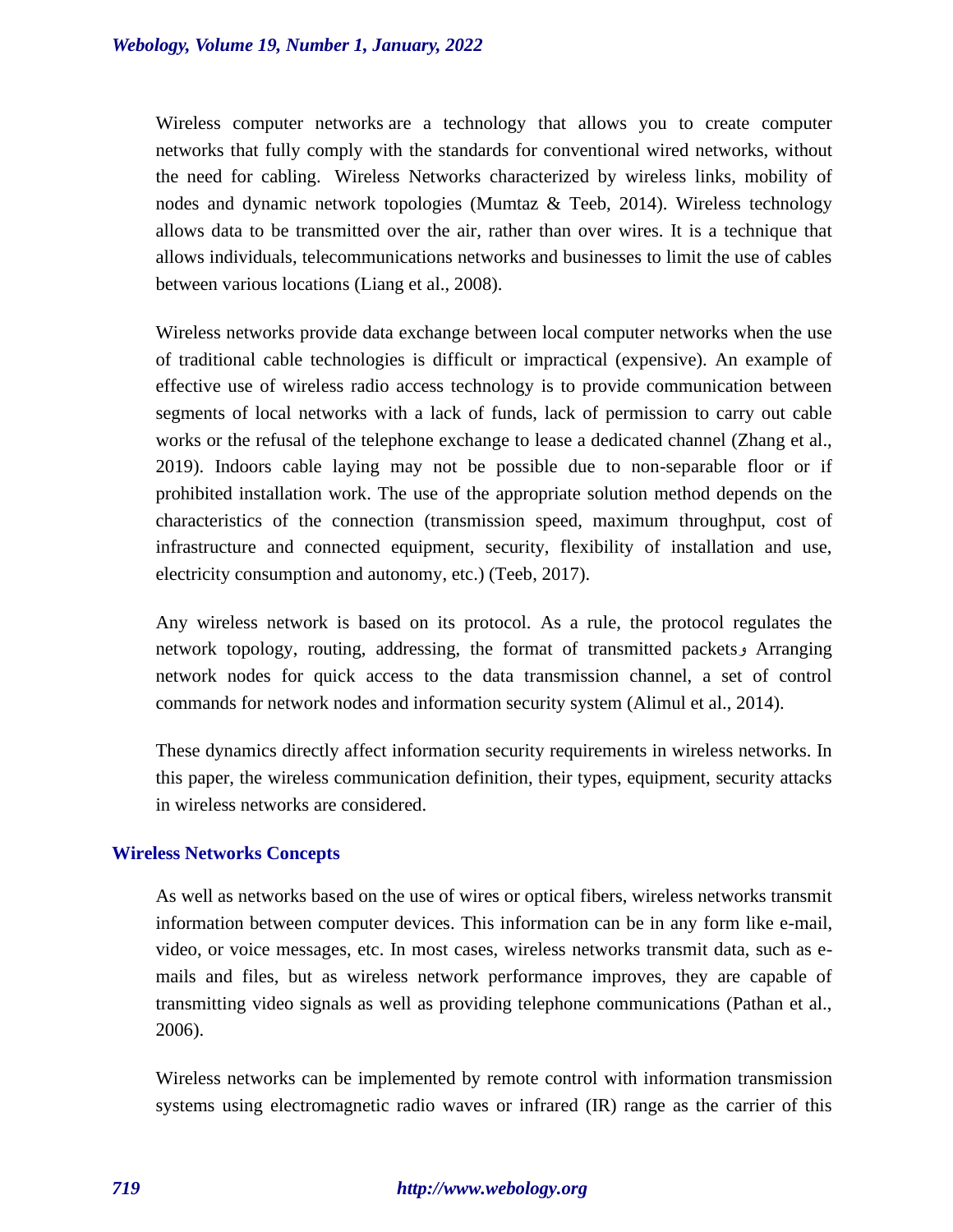information signal, implementing it in the physical layer of the network. Moreover, the actual transmission medium (air) is transparent to the user. Now many manufacturers integrate network interface cards (NIC), so-called network adapters, and antennas into computer devices in such a way that they are not visible to the user. It makes wireless devices mobile and easy to use (Yang et al., 2006).

Depending on the size of the physical zone in which they are capable of communication provide, wireless networks fall into several categories (Jordi, 2009):

- **"**Wireless Personal Area Network**"** (PAN).
- **"**Wireless Local Area Network**"** (LAN).
- **"**Wireless Metropolitan Area Network**"** (MAN).
- **"**Wireless Wide Area Network**"** (WAN).

These terms are just extensions of generalized forms of wired networks (LAN and WAN) that were used long before the advent of wireless networks as shown in fig.1.



**Fig. 1 Wireless Networks Classification**

Table 1 gives a brief description of the varieties of such networks. Each type wireless network has features that complement other networks, due to which various network requirements are met.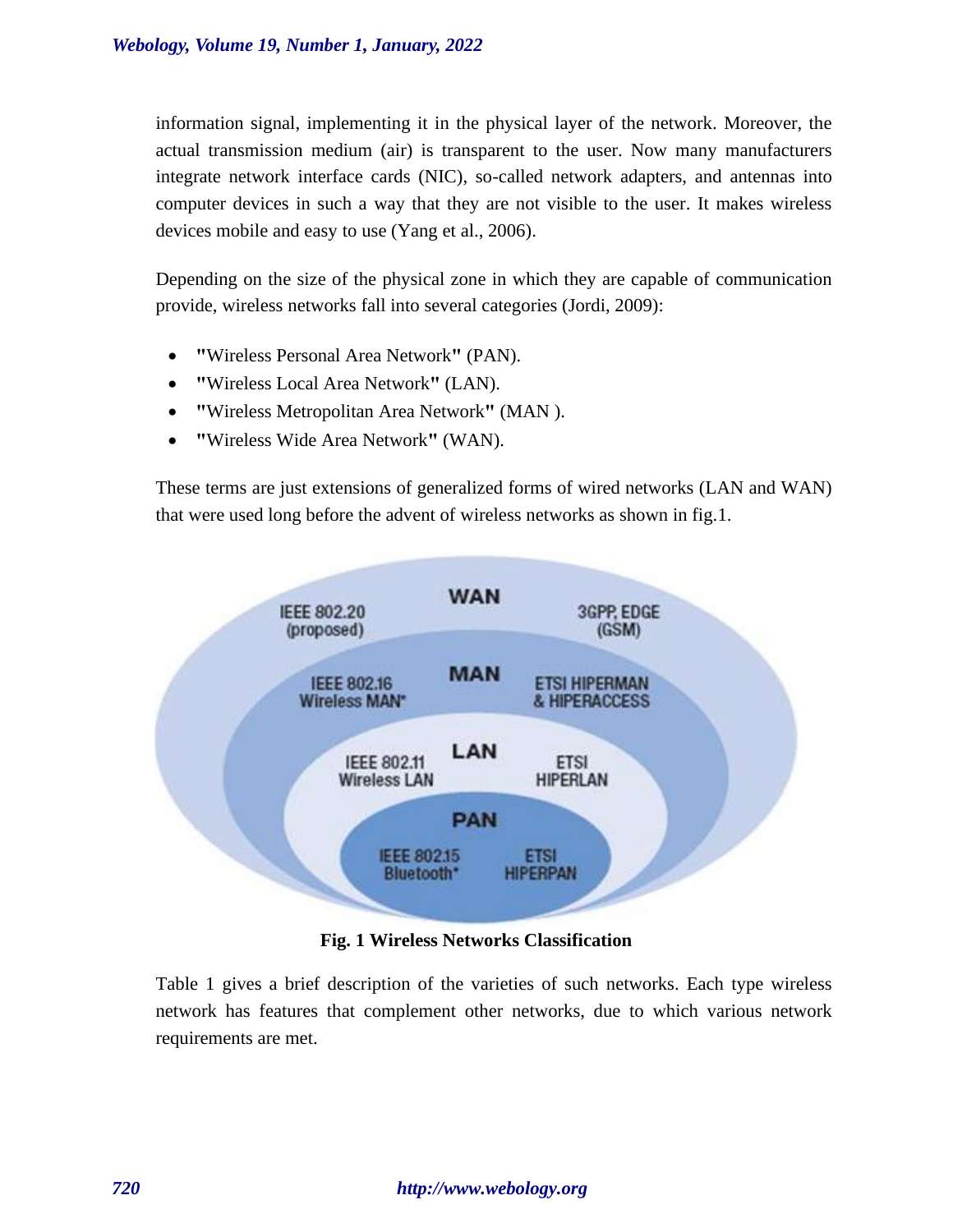| Cat.        | <b>Max</b> range | <b>Flow</b> | <b>Uses</b>        | <b>Standards</b>   | connectivity       |
|-------------|------------------|-------------|--------------------|--------------------|--------------------|
|             |                  | rate        |                    |                    |                    |
| <b>WPAN</b> | a few tens       | 1 Mbit /    | Particular network | <b>IEEE 802.15</b> | Bluetooth, ZigBee  |
|             | of m             | S           |                    | (Bluetooth),       | and Infrared       |
|             |                  |             |                    | NFC, ETSI          |                    |
|             |                  |             |                    | <b>HyperPan</b>    |                    |
| <b>WLAN</b> | 500 m            | over 50     | Internal networks, | IEEE 802.11 (a,    | Cellular           |
|             |                  | Mbit $/s$   | specific to        | b, c,              |                    |
|             |                  |             | a building (either | ETSI HyperLan      |                    |
|             |                  |             | as                 |                    |                    |
|             |                  |             | corporate network, |                    |                    |
|             |                  |             | either             |                    |                    |
|             |                  |             | as home network)   |                    |                    |
| <b>WMAN</b> | $4$ to $10$      | from 1      | City, Campus,      | <b>IEEE 802.16</b> | <b>IEEE 802.16</b> |
|             | kilometers       | to $10$     | Interconnect       | WiMax              | WiMax              |
|             |                  | Mbit $/s$   | several            | ETSI HyperMan      |                    |
|             |                  |             | <b>WLAN</b>        |                    |                    |
| <b>WWAN</b> | Several          | from 1      | Regional, National | <b>Based on</b>    | <b>LTE</b>         |
|             | hundreds of      | to $10$     | Interconnects      | technologies       |                    |
|             | kms              | Mbit $/s$   | several cities     | cellular           |                    |

# **Equipment for Wireless Networks**

In connection with the progressive development of wireless networks, more and more executives of companies, both small and large corporations, are faced with the task of introducing a wireless network or a full transition from cable infrastructure to a Wi-Fi network (Laura et al., 2009).

The main issue is the selection of equipment. Indeed, the reliability, performance and functionality of the network as a whole depends on the correct choice of system components. It is also worth considering the future when choosing equipment (Benyuan et al., 2010). Since the technology of electronic devices is developing faster and faster, it is necessary to lay in the project equipment models that can ensure the effective use of information technology not only now, but also in the near future. This will allow avoiding additional costs associated with network modernization in the future (Gerald et al., 2018).

Wireless devices can be controlled in one of the following ways:

- **A wireless button or switch.**
- **Wireless Assistant software.**
- **Operating system controls.**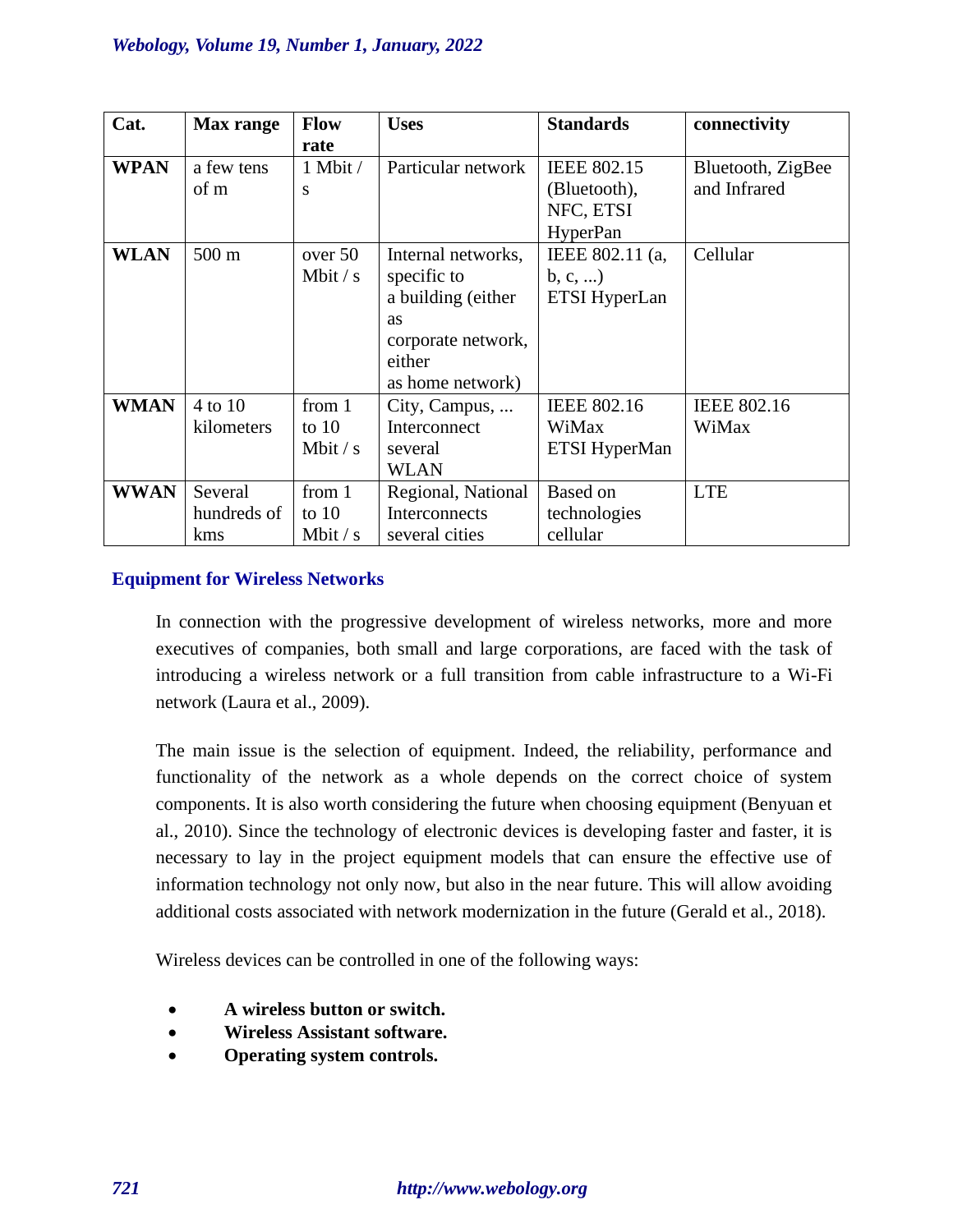Using the wireless button: Computer has at least one wireless device and one or two wireless indicators (depending on model). By default all built-in wireless devices are on, so when a computer is turning on, the wireless indicator will glow blue. The wireless light indicates the general status of the wireless devices, and not the state of an individual device. If the wireless light is blue light, it means that at least one wireless device is turned on. If the wireless light is off, and all wireless devices are off. By default, all builtin wireless devices are turned on, so the wireless connectivity allows all devices to be turned on and off at the same time wireless communication (Steve, 2007).

Using the Wireless Assistant software (only in some models): You can control the wireless devices by (WSA - Wireless Assistant software). To view the status of the wireless device, click the Wireless icon Assistant in Windows® Mobile Center.

Using operating room controls systems: Some operating systems provide a way to control embedded wireless devices and wireless connections (Bhagyavati et al., 2004).

# **Categories of Attack**

If you know how to attack the enemy, you will be able to protect yourself. Information security has three dimensions, or three objectives that information security primarily serves and always works to achieve (confidentiality, safety, availability). When the hacker tries to attack the system, in any case, he tries to threaten one of these targets (Sreedhar et al., 2010). All types of attacks revolve around these targets because by losing one of them, the information security triangle is not available, and therefore the types of attacks can be divided according to the target that threatens it. So knowing the types of attacks can help you classify the type of threat. We will mention the most important types of threats to information security, which include (Aventail, 2004):

Snooping: Someone sent an e-mail to another person, and before it arrived, the hacker was able to attack the message and see it. Here we call this type of attack espionage. Espionage means the hacker's access to or interception of the transmitted information.

Traffic Analysis: Someone sent an email to another person, but it is encrypted, the hacker will not be able to understand it, but by following the data sent and analyzing it, the hacker was able to know the IP address of the sender and recipient. The IP address is not one of the data that is encrypted, but the message is only encrypted. In this case, we say that the hacker carried out an attack by analyzing the sent data because he tried to extract information from the sent data (Naseer, 2009).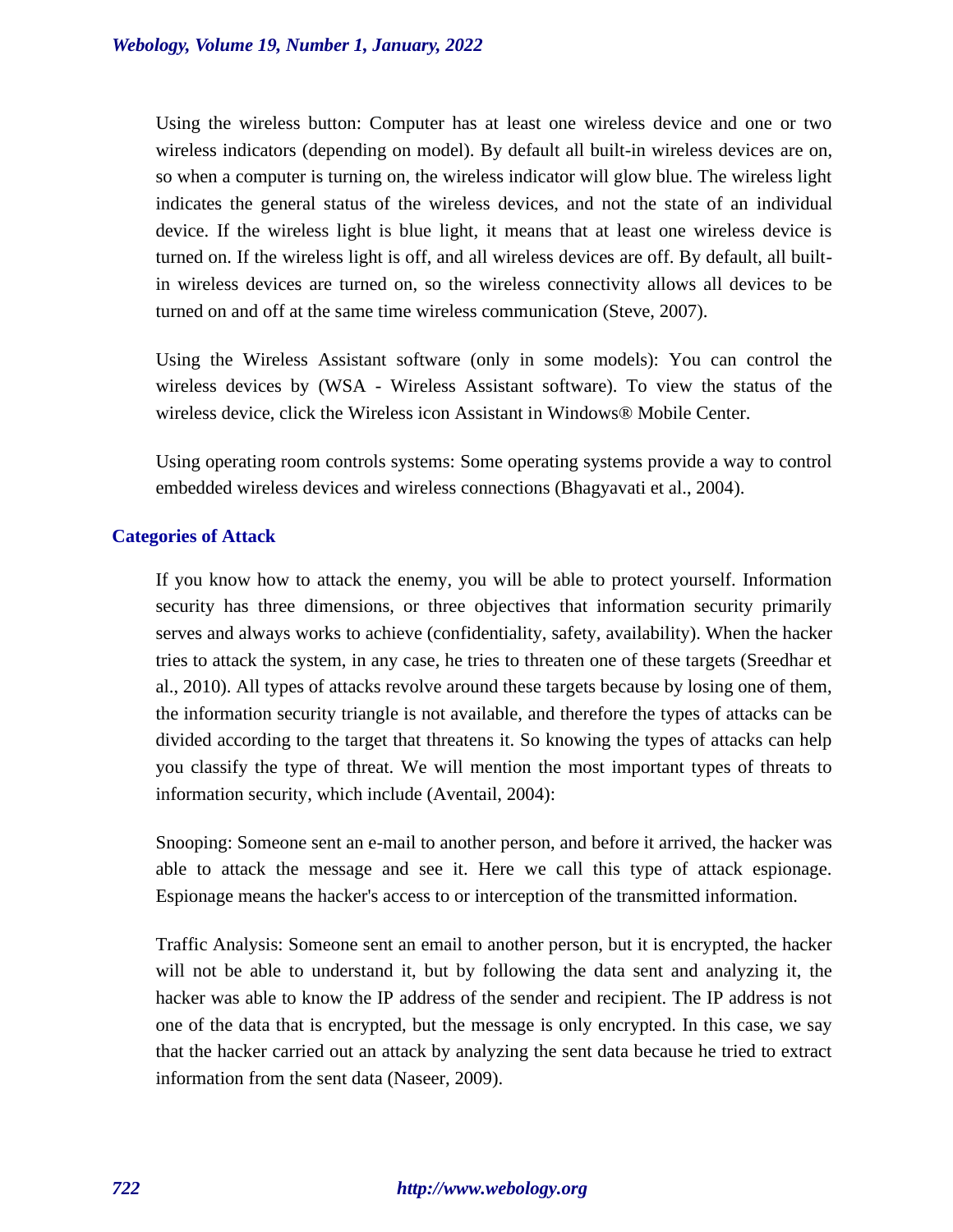Modification: Someone sent an email to another person asking them to transfer a sum of money to a specific address, the hacker managed to attack the message before it arrived and modify the address mentioned by the sender to another address belonging to the hacker, the hacker carried out the modification attack since he modified the sent data to serve his own interest.

Spoofing: Someone received an email addressing that it was from someone else they knew, but in fact it was sent by the hacker, here the hacker tried to disguise the identity of the sender in order to deceive the recipient. The hacker tried to attack the recipient by masquerading, and the masquerade may be in both directions, and I mean the sending and receiving directions. The hacker may disguise himself as the well-known person.

Repudiation: Someone sent someone to another person asking him to send a sum of money to a person known to him to give her the amount when they met, but when they met the known person denied that he was the one who sent this message! Here the well-known person turns into a hacker and is considered to have carried out a denial attack on the sending person as long as there is no way to prevent this denial. If you notice this attack has only two parties and there is no hacker between them (Zou et al., 2016).

Denial of Service: Threatening attacks on information security This type of attack is perhaps one of the most famous types of attacks, where the attacker tries to block the service by downloading it as much as it cannot bear. Five times that number per minute, and therefore the message-receiving service can't work or may slow it down.

Hacker attacks are also divided in another way into two types, based on the damage the attack will cause, If the attack will cause damage or modification to the message or the system, it is called an active attack, but if the goal of the attack is to obtain data only without causing any modification or damage, it is called a passive attack (Isaac et al., 2020).

Active attacks include: (Modification, Snooping, Replaying, Repudiation, Denial of Service), where passive attacks include: (Traffic Analysis and Snooping).

Active Attacks: In this type of attack, the attacker intercepts the connection and modifies the information to the point of damaging the systems, which poses a clear threat to the security of the system. Because of the large weaknesses, this attack is a difficult and harmful attack on the system and its resources, but one of its advantages shows a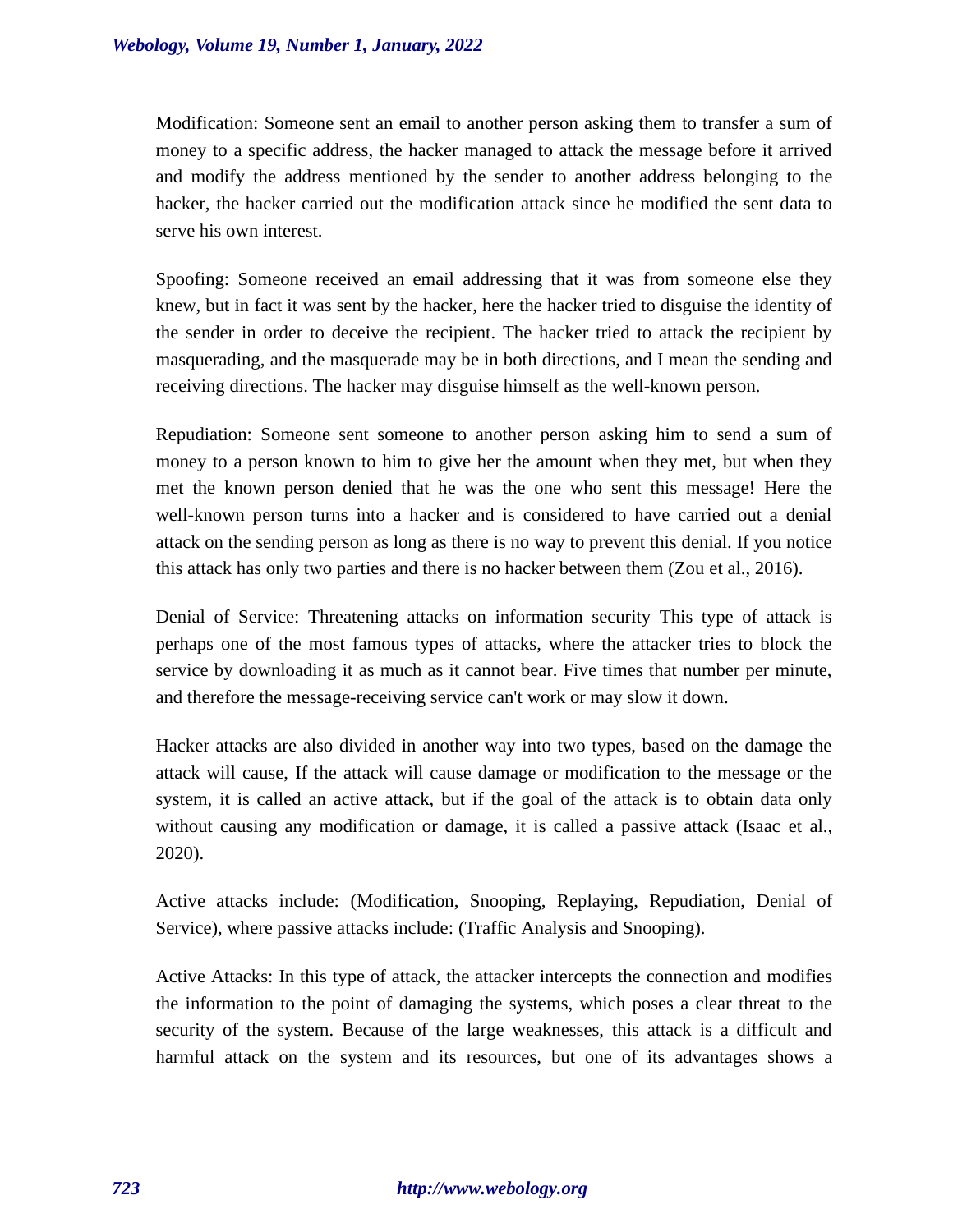notification to the victim of the type of attack and the threat to Integrity and availability (Alferidah & Jhanjhi, 2020).

An active attack usually requires more effort and generally has a more difficult effect. An active attack is what is generally thought of when referring to "hacking". The attacker attempts to change or control the data and/or devices on which they reside. This is in contrast to a passive attack, where a hacker may listen in on communications or monitor other aspects of the network or its devices. Such as Denial of Service (DoS), distributed denial of service (DDoS), and Trojan horses (Furrakh et al., 2016).

Passive attacks: The function of this attack is to read or use information from the system, but it does not affect system resources and there is no modification to the content of messages and information because the threat of confidentiality and does not cause any harm to the system. You only need to monitor the transmission, you only need to monitor the transmission or collection of information. The eavesdropper does not make any changes to the data or the system as the attacker indulges in unauthorized eavesdropping (Kong et al., 2003).

Unlike an active attack, a passive attack is more difficult to detect because it does not involve any change in data or system resources. Thus, the attacking entity does not obtain any information about the attack. Although it can be prevented using encryption methods in which the data is first encrypted in an unintelligible language at the sender's end, and at the receiver's end, converted back into an intelligible language (Shafiullah et al., 2008).

The most common security risks and threats, you are generally more vulnerable to:

- Endpoint attacks: This type of attack uses Wi-Fi endpoints where attackers rely on the same hotspot that users share such as a tablet or phone, which are what attackers focus on in hacking wireless networks as any hacker can access your device through this same connection.
- Packet Sniffers Attacks: They are unfamiliar programs whose task is to monitor the strength of the network connection and the traffic of data and information within the network. These attacks are usually called packet analyzers. However, these programs are also a great hacking point for hackers to steal users' information like usernames and passwords through a method known as side jacking.
- Rogue WiFi Attacks: In this type of attack, the hackers set up a malicious wireless network with a specific goal, which is to steal users' data for the network. Usually,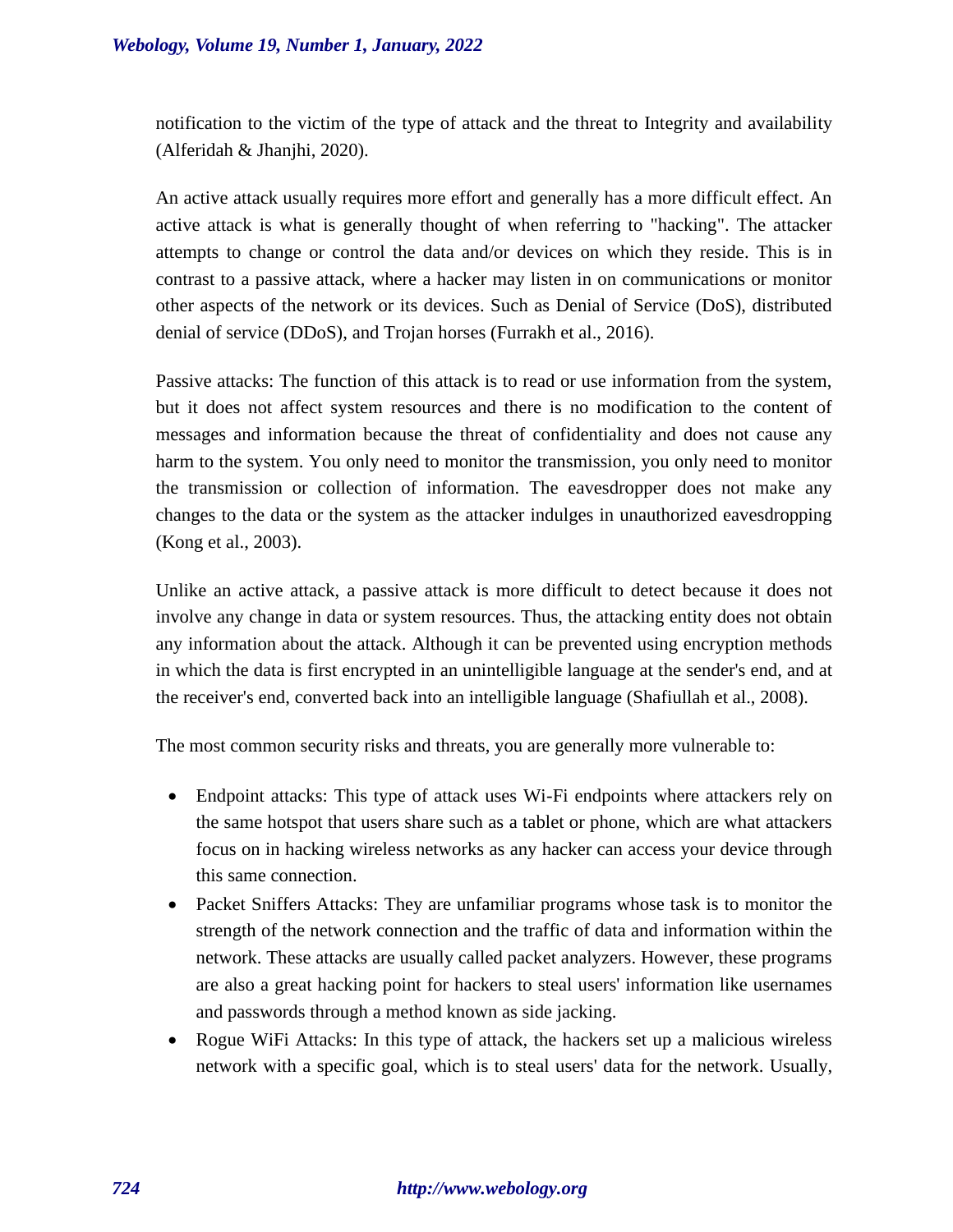this network uses attractive and attractive names that draw the attention of users and tempt them to connect to this network (Choi et al., 2008).

- Evil Twin Attacks: This type of attack is one of the strongest risks that threaten Wi-Fi network, where the attacker is making a fake network similar to the same real reliable network settings and the same as the work of Rogue Wifi but the latter uses attractive and distinctive names to attract users. Therefore when the user is connected to the network (feck network). Hackers will access your access or receive your network such as credit card details, bank information and passwords for applications and all other sensitive information.
- Man-in-the-middle Attacks: This type of species is attacked on Wi-Fi network, where hackers infiltrate among network users without knowing them as well as manipulating their common special statements, which are exchanged including confidentiality, but the right there is a third party spying on this special data (Gerald et al., 2018).

# **Unauthorized Access to Wireless Networks**

There are several ways to gain unauthorized access to wireless networks, as well as recommendations for protecting against them.

First, we list the protection options that can be used on the access point to protect the network from foreign users:

- Device Dis-Announce Don't let your wireless device announce its presence. Turn off SSID Broadcasting (Service Set Identifier), to prevent your wireless device from being publicly available (Akhil & Rakesh, 2015).
- SSID Cloaking hide the network name. Only clients who know this name are allowed access.
- MAC Filtering filtering by MAC addresses. Access is allowed only to clients whose network adapter addresses are recorded in the access point.
- Shared key Authentication Shared key authentication. Access is only allowed to those clients who have been verified using the shared key (Martin, 2010).

It is important to note that these methods do not ensure the confidentiality of data transmitted over the network, they simply restrict access to the network (Lashkari et al., 2009). That is, even if all these tools are enabled on the access point, an attacker will be able, by turning on his wireless adapter in "monitor mode", to listen to the broadcast and catch all transmitted information. The following methods cryptographically protect data:

# *725 http://www.webology.org*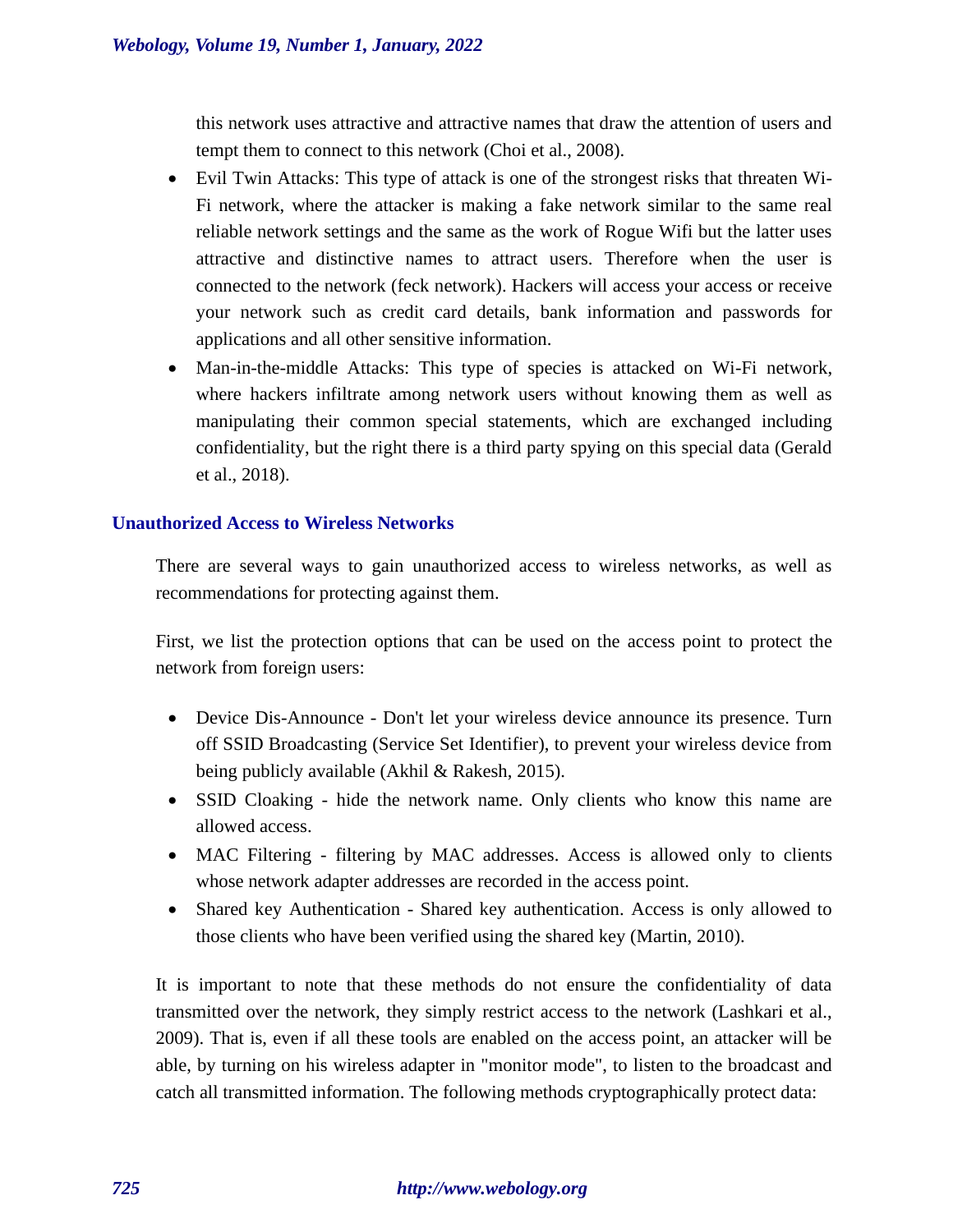- WEP Is one of the most common ways to protect wireless networks, where encrypts all the detailed data through the network. It is his advantages that he uses a special key to encryption if the attacker is not known, you will not be able to decode, but at the same time from its negative that the encryption algorithm is very weak, as the key is breached by the striker in less than 5 minutes (Pavithran, 2015).
- WPA and WPA2 Pre-Shared Key A strong and formal enclave algorithm in the data encryption process to be used as a complex level in choosing the shared encryption key between the Internet users.
- WPA and WPA2 Enterprise are a variant of the previous system, but an external 802.1x EAP authenticator is used for identity verification, which allows the use of certificates, smart cards, etc. (Arash et al., 2009).

# **Conclusion**

The ability of hackers to monitor traffic, gain unauthorized access to resources, and cause denial of service to wireless users are the challenges that need to be addressed. By using effective authentication and encryption mechanisms, you can significantly reduce the risk. This paper displayed the general concepts of a wireless network, the classification of wireless networks, and the general characteristics of the main types of hardware with main types of attack. However, it should be borne in mind that the required level of security depends on requirements for the network. The level of protection acceptable for a home network is completely inadequate to meet the security requirements of an enterprise network.

### **References**

- Lashkari, A.H., Mansoor, M., & Danesh, A. (2009). Wired equivalent privacy (WEP) versus Wi-Fi protected access (WPA). *In International Conference on Signal Processing Systems,* 445-449.
- Gupta, A., & Jha, R.K. (2015). Security threats of wireless networks: A survey. *In International Conference on Computing, Communication & Automation,* 389-395.
- limul Haque, A., Sinha, A.K., Singh, K.M., & Singh, N.K. (2014). Security Issues of Wireless Communication Networks. *International Journal of Electronics Communication and Computer Engineering, 5*(5), 1191-1196.
- Lashkari, A.H., Danesh, M.M.S., & Samadi, B. (2009). A survey on wireless security protocols (WEP, WPA and WPA2/802.11 i). *In 2nd IEEE international conference on computer science and information technology,* 48-52. http://doi.org/10.1109/ICCSIT.2009.5234856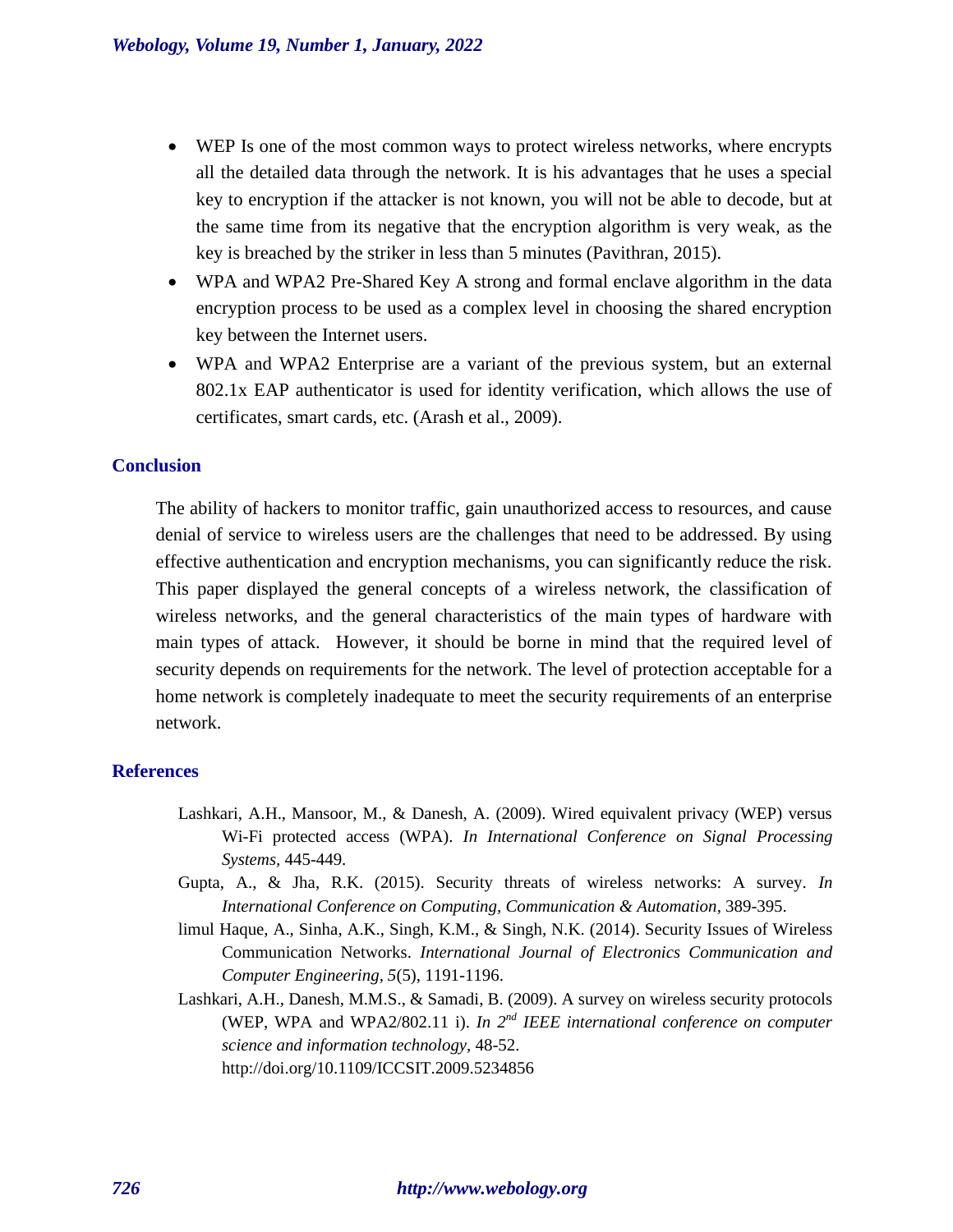- Aventail (2004). *Practical solutions for securing your wireless network.* Aventail Technical White Paper.
- Liu, B., Bestavros, A., Wang, J., & Du, D.Z. (2010). Wireless network algorithms, systems, and applications. *EURASIP Journal on Wireless Communications and Networking.* http://doi.org/10.1155/2010/589389
- Summers, W.C., & DeJoie, A. (2004). Wireless security techniques: an overview. *In Proceedings of the 1st annual conference on Information security curriculum development,* 82-87.
- Liang, C.J.M., Musăloiu-e, R., & Terzis, A. (2008). Typhoon: A reliable data dissemination protocol for wireless sensor networks. *In European Conference on Wireless Sensor Networks,* 268-285.
- Alferidah, D.K., & Jhanjhi, N.Z. (2020). A Review on Security and Privacy Issues and Challenges in Internet of Things. *International Journal of Computer Science and Network Security IJCSNS, 20*(4), 263-286.
- Shahzad, F., Pasha, M., & Ahmad, A. (2016). A Survey of Active Attacks on Wireless Sensor Networks and their Countermeasures. *International Journal of Computer Science and Information Security (IJCSIS),* 14(12), 54-65.
- Ijemaru, G.K., Adeyanju, I.A., Olusuyi, K.O., Ofusori, T.J., Ngharamike, E.T., & Sobowale, A.A. (2018). Security Challenges of Wireless Communications Networks: A Survey. *International Journal of Applied Engineering Research, 13*(8), 5680-5692.
- Eian, I.C., Lim, K.Y., Yeap, M.X.L., Yeo, H.Q., & Fatima, Z. (2020). Wireless Networks: Active and Passive Attack Vulnerabilities and Privacy Challenges. http://doi.org/10.20944/preprints202010.0018.v1
- Kong, J., Hong, X., & Gerla, M. (2003). A new set of passive routing attacks in mobile ad hoc networks. *In IEEE Military Communications Conference. MILCOM 2003. 2,* 796-801.
- Jordi, S. (2017). *Wireless networks.* Czech Technical University of Prague, Faculty of electrical engineering, 1st Edition, 2017, ISBN 978-80-01-06197-8.
- Zhang, K., Chuai, G., Gao, W., Liu, X., Maimaiti, S., & Si, Z. (2019). A new method for traffic forecasting in urban wireless communication network. *EURASIP Journal on Wireless Communications and Networking, 2019*(1), 1-12.
- Laura, C., Xavier M., Erik, G., & Alejandro R. (2009). *Cooperative Communications in Wireless Networks*", Hindawi Publishing Corporation. *EURASIP Journal on Wireless Communications and Networking,* http://doi.org/10.1155/2009/768314
- Eian, M. (2010). A practical cryptographic denial of service attack against 802.11 i TKIP and CCMP. *In International Conference on Cryptology and Network Security,* 62-75.
- Choi, M.K., Robles, R.J., Hong, C.H., & Kim, T.H. (2008). Wireless network security: Vulnerabilities, threats and countermeasures. *International Journal of Multimedia and Ubiquitous Engineering, 3*(3), 77-86.
- Al-Mukhtar, M.M.A., & Hadi, T.H. (2014). A monitoring system using wireless sensor network. *Al-Nahrain Journal of Science, 17*(2), 219-226.
- Pavithran, M. (2015). Advanced Attack Against Wireless Networks Wep, Wpa/Wpa2-Personal And Wpa/Wpa2-Enterprise. *International journal of scientific & technology research, 4*(8), 147-152.